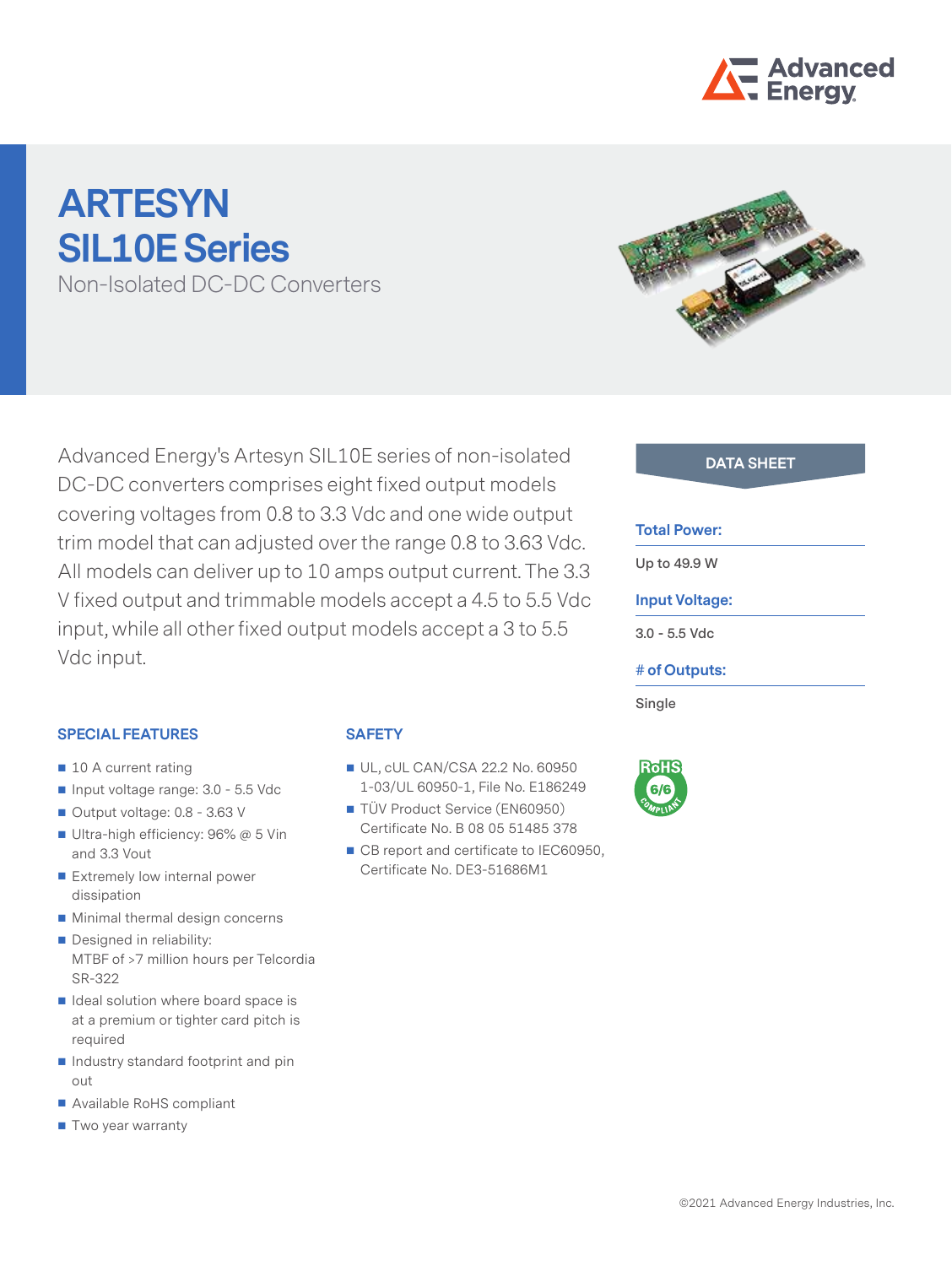## **ELECTRICAL SPECIFICATIONS**

| Input                                 |                                                                                 |                                                        |  |  |  |
|---------------------------------------|---------------------------------------------------------------------------------|--------------------------------------------------------|--|--|--|
| Input range                           |                                                                                 | $3.3 - 5.5$ Vdc                                        |  |  |  |
| Input current                         | No load                                                                         | 70 mA                                                  |  |  |  |
|                                       | Max                                                                             | 8 A max. @ Io max. and Vout = 3.3 V                    |  |  |  |
| Input reflected ripple                |                                                                                 | 65 mA rms                                              |  |  |  |
| Remote ON/OFF                         |                                                                                 | See Note 2                                             |  |  |  |
| Start-up time                         |                                                                                 | $<$ 20 $ms$                                            |  |  |  |
| Output                                |                                                                                 |                                                        |  |  |  |
| Voltage adjustability<br>(See Note 1) | Fixed output versions<br>5 V input with wide trim<br>3.3 V input with wide trim | ±10%<br>$0.8 - 3.63$ Vdc<br>$0.8 - 2.75$ Vdc           |  |  |  |
| Output setpoint accuracy              |                                                                                 | ±0.4%                                                  |  |  |  |
| Line regulation                       |                                                                                 | ±0.2%                                                  |  |  |  |
| Load regulation                       |                                                                                 | ±1.0%                                                  |  |  |  |
| Minimum load                          |                                                                                 | 0A                                                     |  |  |  |
| Overshoot / undershoot                |                                                                                 | None                                                   |  |  |  |
| Ripple and noise                      | 5 Hz to 20 MHz                                                                  | 50 mV pk=pk<br>25 mV rms max                           |  |  |  |
| Transient response                    |                                                                                 | 50 mV max, deviation<br>50 µs recovery to within ±1.0% |  |  |  |
| Remote sense                          |                                                                                 | 10% Vo compensation                                    |  |  |  |

Note: All specifications are typical at nominal input, full load at 25 °C unless otherwise stated.

## **GENERAL SPECIFICATIONS**

| Efficiency              |                                   | See Table                                                               |
|-------------------------|-----------------------------------|-------------------------------------------------------------------------|
| Insulation voltage      |                                   | Non-isolated                                                            |
| Switching frequency     | Fixed                             | 300 kHz typical                                                         |
| Approvals and standards |                                   | EN60950, UL/cUL60950                                                    |
| Material flammability   |                                   | <b>UL94V-0</b>                                                          |
| <b>Dimensions</b>       | $L \times W \times H$             | $50.8 \times 7.8 \times 12.7$ mm<br>$2.0 \times 0.31 \times 0.5$ inches |
| Pin length              | Vertical                          | $0.135 \pm 0.002$ in<br>$(3.43 \pm 0.5$ mm)                             |
| Weight                  |                                   | 5 g (0.18 oz)                                                           |
| <b>MTBF</b>             | Telcordia SR-332<br>MIL-HDBK-217F | 7,042,000 hours<br>680,000 hours                                        |

# **ENVIRONMENTAL SPECIFICATIONS**

| Thermal performance | Operating ambient temperature | -40 °C to +100 °C |  |
|---------------------|-------------------------------|-------------------|--|
| See Note 3          | Non-operating temperature     | -40 °C to +125 °C |  |
| Protection          |                               |                   |  |
| Short-circuit       | Continuous                    |                   |  |
| Thermal             | Automatic recovery            |                   |  |

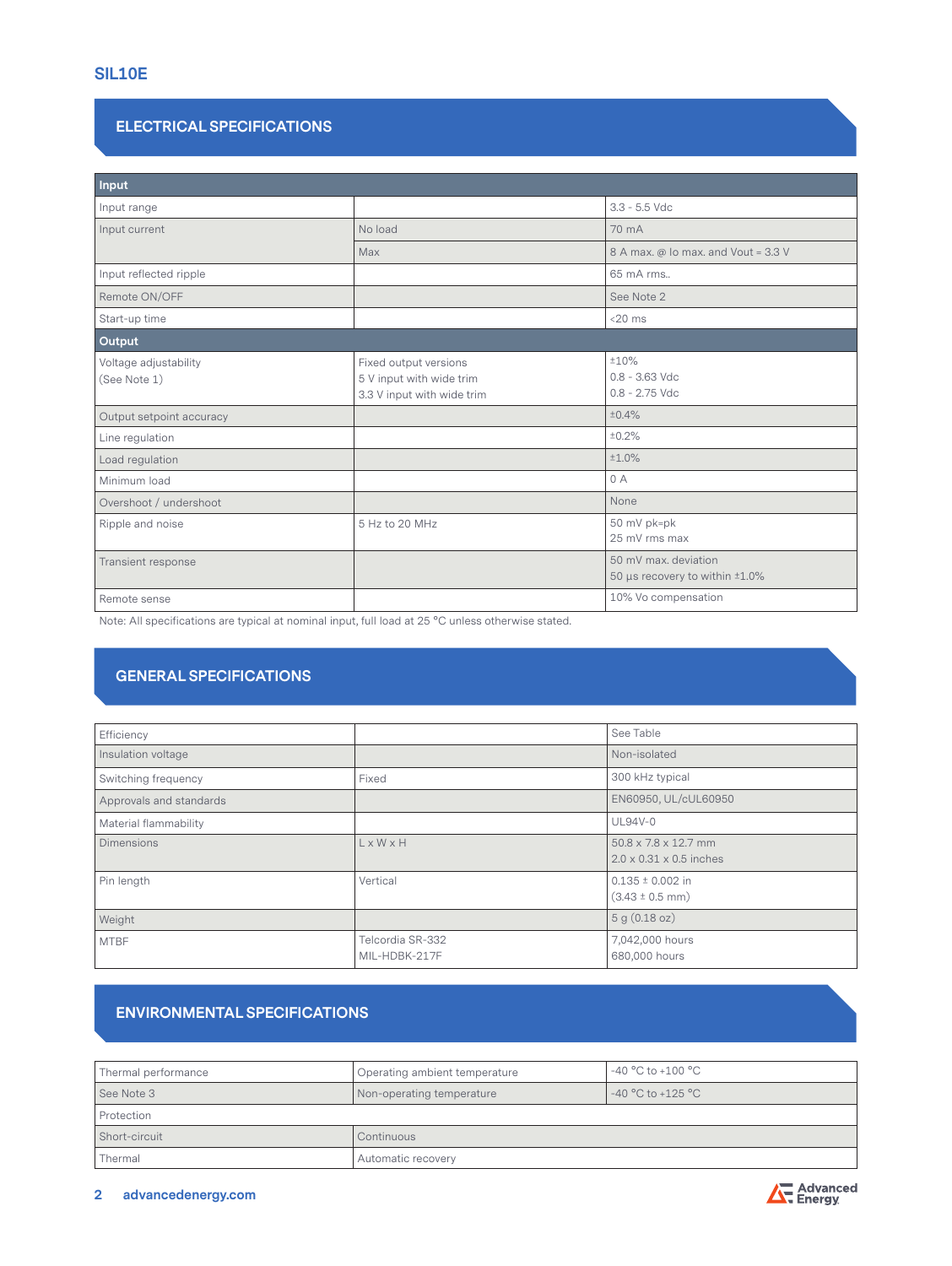#### **EMC CHARACTERISTICS**

| Electrostatic discharge | EN61000-4-2. IEC801-2 |
|-------------------------|-----------------------|
| Conducted immunity      | LEN61000-4-6          |
| Radiated immunity       | EN61000-4-3           |

## **ORDERING INFORMATION**

|                                         | Output                 |                  |                          | Output            | Output                   |                                | Regulation |       |  |
|-----------------------------------------|------------------------|------------------|--------------------------|-------------------|--------------------------|--------------------------------|------------|-------|--|
| <b>Model</b><br>Number <sup>(3,4)</sup> | <b>Power</b><br>(Max.) | Input<br>Voltage | Output<br><b>Voltage</b> | Current<br>(Min.) | <b>Current</b><br>(Max.) | <b>Efficiency</b><br>(Typical) | Line       | Load  |  |
| SIL10E-05W3V3-VJ                        | 36.3 W                 | 4.5 - 5.5 Vdc    | $0.8 - 3.63$ V           | 0 A               | 10A                      | 95%                            | ±0.2%      | ±1.0% |  |

## **PART NUMBER SYSTEM WITH OPTIONS**

| <b>Product Family</b>     | <b>Rated Output</b><br><b>Current</b> | <b>Performance</b>            |          | <b>Input Voltage</b>                   | <b>Type of Output</b> |          | <b>Output Voltage</b> | <b>Mounting / Pack-</b><br>aging Options                                  |
|---------------------------|---------------------------------------|-------------------------------|----------|----------------------------------------|-----------------------|----------|-----------------------|---------------------------------------------------------------------------|
| <b>SIL</b>                | 10                                    |                               | $\equiv$ | 05                                     | W                     | $\equiv$ | <b>3V3</b>            | VJ                                                                        |
| $SIL = Single In$<br>Line | $10 = 10$ Amps                        | $E =$ Enhanced<br>Performance |          | $05 = 3.0 - 5.5 V$<br>$12 = 10 - 12$ V | $W = Wide$            |          | 2.5V, 3.3V, etc.      | $V = Vertical$<br>H = Horizontal<br>$J = Pb$ free (RoHS<br>6/6 compliant) |

## **OUTPUT VOLTAGE ADJUSTMENT**

The ultra-wide output voltage trim range offers major advantages to users who select the SIL10E-05W3V3J. It is no longer necessary to purchase a variety of modules in order to cover different output voltages. The output voltage can be trimmed in a range of 0.8 Vdc to 3.63 Vdc. When the SIL10E-05W3V3J series converter leaves the factory the output has been adjusted to the default voltage of 3.3 V.

· When Vin >4.5 V, then Vout can be adjusted from 0.8 - 3.63 Vdc

· When Vin <4.5 V, then Vout can be adjusted from 0.8 - 2.75 Vdc

#### **Notes:**

1. When Vin > 4.5 V, then Vout can be adjusted from 0.8 V to 3.6 V. When Vin < 4.5 V, then Vout can be adjusted from 0.8 V to 2.75 V.

2. The SIL10E features a 'Negative Logic' Remote ON/OFF operation. If not using the Remote ON/OFF pin, leave the pin open (the converter will be on). The Remote ON/OFF pin is referenced to ground. The following conditions apply for the SIL10E:

| Configuration                              | <b>Converter Operation</b> |
|--------------------------------------------|----------------------------|
| Remote pin open circuit                    | Unit is ON                 |
| Remot pin pulled low                       | Unit is ON                 |
| Remote pin pulled high $[Van/off > 1.2 V]$ | Unit is OFF                |

- 3. Full derating curves available in both the Longform (Technical Reference) and Application Note 136.
- 4. For certain applications that use low ESR capacitors on the output of the convertor and to insure maximum converter stability, please add the suffix '02' to the model, e.g. SIL10E-05S2V5-V02J.
- 5. NOTICE: Some models do not support all options. Please contact your local Advanced Energy's Artesyn representative or use the on-line model number search tool at http://www.artesyn.com to find a suitable alternative.
- 6. All specifications are typical at nominal input, full load at 25 °C unless otherwise stated.

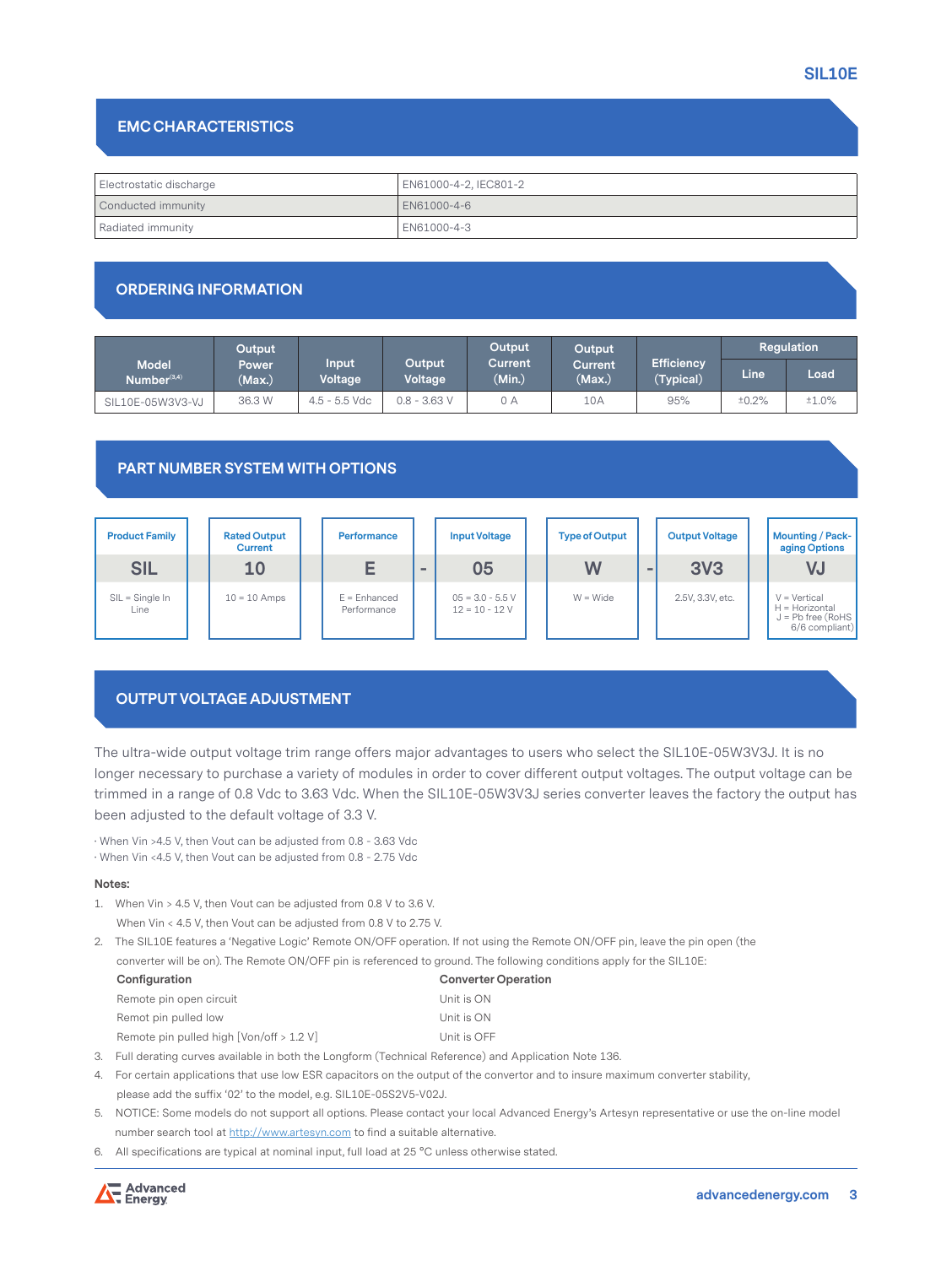## **MECHANICAL DRAWINGS**

#### **Horizontal Mount**



#### **Vertical Mount**



Dimensions in Inches (mm) Tolerances (unless other wise speci.ed) 2 Place 0.15 3 Place 0.006

|                | Output Pin Assignments (J1) |
|----------------|-----------------------------|
| Pin            | Function                    |
| 1              | $+V$ out                    |
| $\overline{2}$ | +Vout                       |
| 3              | Remote Sense (+)            |
|                | +Vout                       |
| 5              | Ground                      |

|                | Input Pin Assignments (J2) |
|----------------|----------------------------|
| Pin            | Function                   |
| 1              | Ground                     |
| $\overline{2}$ | $+V$ in                    |
| 3              | $+V$ in                    |
| 4              | No Pin                     |
| 5              | Trim                       |
| 6              | Remote ON/OFF              |